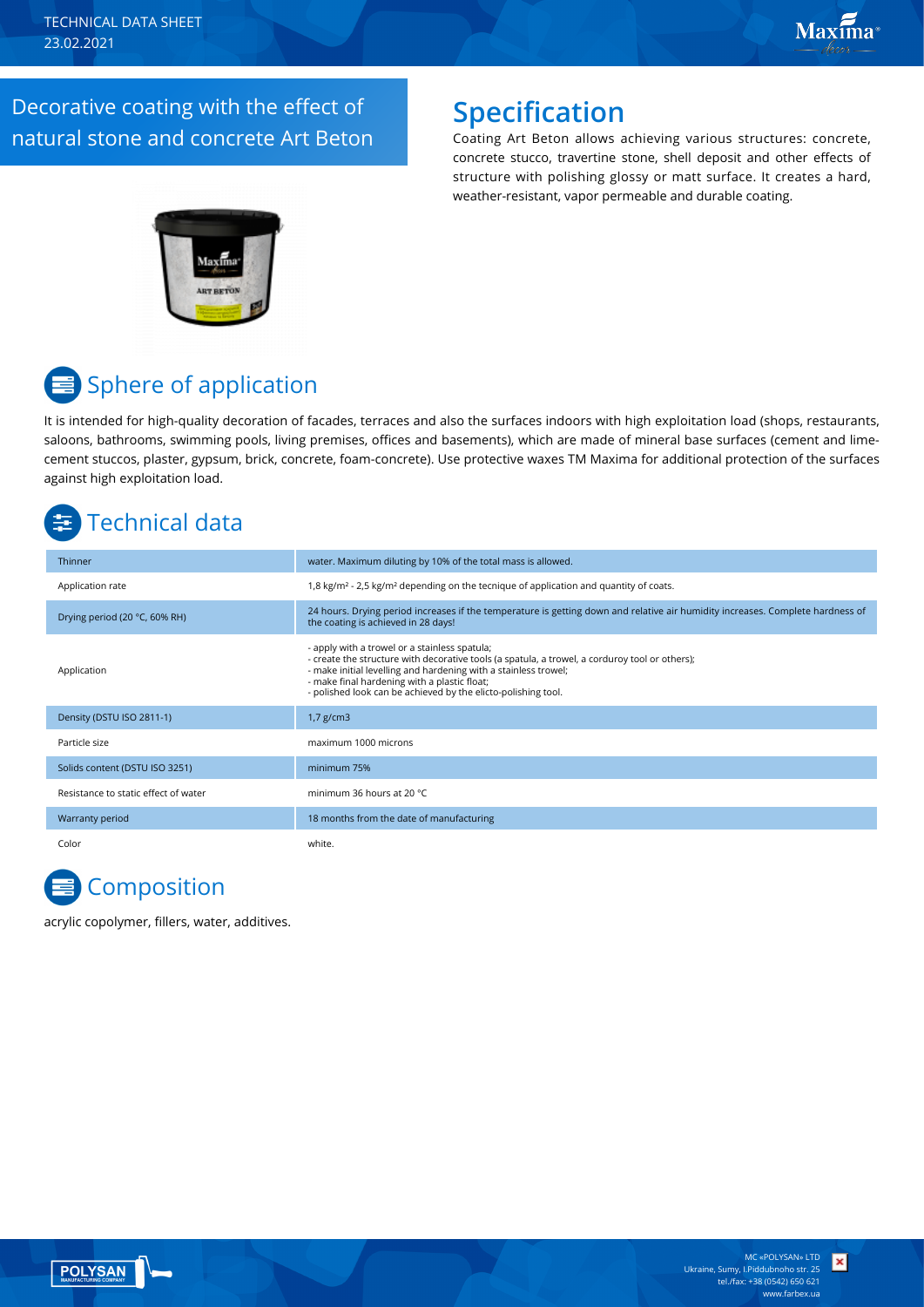#### TECHNICAL DATA SHEET 23.02.2021





It can be tinted manually with Pigment Concentrate Farbex Color, other waterborne coloring pastes, or with a coloring machine and others.

It is recommended to use products from one batch to avoid the differences in shades of color. If use products of different batches mix them together.

Modifications in the technical properties of products are allowed after tinting.

# **Application instruction**

### Surface preparation

Uncoated surface: remove all fragile particles, dust, oil, grease and other dirt till hard base surface.

Previously coated surface: clean thoroughly from old loose coats. Clean the surface from all kinds of dirt.

Insignificant defects of the mineral surface shall be corrected with finishing plaster TM Farbex and then polish.

It is recommended to treat the surface with the antiseptic solution for mineral surfaces TM Farbex for protection against fungi and mould.

### Priming

Extremely absorbing surfaces shall be treated with a deep-penetrating primer TM Farbex or TM Maxima.

It is obligatory to apply a coat of adhesive primer with quartz filler QuartzPrimer TM Maxima or matt latex paint "Silk Touch 3" TM Maxima. The paint or QuartzPrimer shall be tinted in the color of decorative stucco.

### Applying

Stir the product carefully before use.

#### One coat application:

Apply a thick coat of the product homogeneously with a stainless spatula or trowel. Then form the pattern with a spatula, a trowel, a corduroy tool or other decorative tool, depending on the desired pattern. Flatter the surface in 10-20 minutes after stabilizing of moisture. Harden and level the surface with a stainless trowel. When the surface is going to dry it is necessary to continue hardening the coat with a plastic trowel to avoid blackening of the surface.

#### Double coat application:

Firstly apply a thin coat homogeneously with a stainless spatula or trowel. Apply the second coat of the product with a stainless spatula or trowel after full drying of the first coat. Form the pattern with a spatula, a trowel, a corduroy tool or other decorative tool, depending on the desired pattern. Flatter the surface in 10-20 minutes after stabilizing of moisture. Harden and level the surface with a stainless trowel. When the surface is going to dry it is necessary to continue hardening the coat with a plastic trowel to avoid blackening of the surface.

Perform application at the temperature of air and the surface from +10°С till + 30°С and maximal air humidity of 80%.

Do not apply the product under direct sunlight, strong wind, frost and precipitations. The surfaces shall not suffer from precipitations or subzero temperatures during 24 hours after application.

It is recommended to work in a group of two or three persons, as the work on a single surface shall be performed continuously.

### Polishing

Treat the surface with an electro-polishing tool for the polish look of the surface when the surface is completely dry and before applying the wax.

Remove the dust thoroughly after polishing (with a vacuum cleaner or compressor).

### Applying of finishing layer

Decorative coating Art Beton can be used as the only coating.

It is recommended to use wax Cera TM Maxima for creating additional decorative effects indoors.

It is recommended to use CeraFrontale TM Maxima to add decorative effect for facades or protect the surfaces with high exploitation load.

Way of application, characteristics and necessary tools for wax are stated in technical data sheets for waxes Cera and CeraFrontale TM Maxima or at our website.

### Tool cleaning

Wash the tools with water. Don't let it get dry. Parts of rejected product can be removed mechanically.

6

5

4

3

2

1